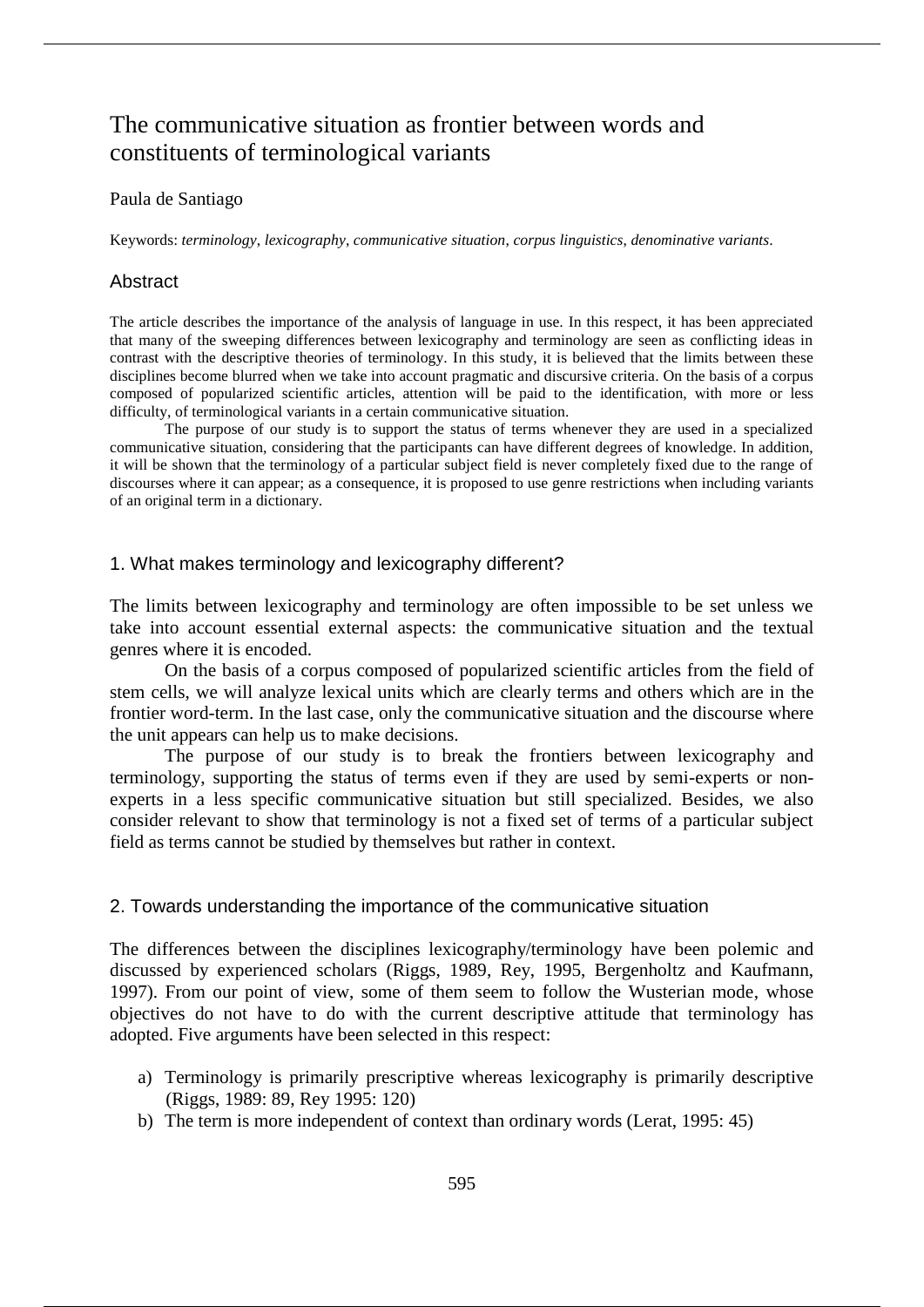- c) Terminology takes an onomasiological approach while lexicography takes a semasiological approach (Riggs, 1989: 107)
- d) Terminology prepares dictionaries for experts, lexicography for laypeople (Bergenholtz and Tarp, 1995: 10)
- e) Terminology prepares dictionaries to encode texts (text production) and lexicography to decode texts (text reception) (Riggs, 1989:90, Pavel, 2008: 2.1.2)

All these arguments, aimed to differentiate lexicography and terminology, are, in our opinion, contrary to the essential fact of considering the communicative situation in the study of terminology. Arguments a) and b) sustain the prescriptive approach followed by traditional terminologists, which did not let us understand specialized texts beyond allowing us to identify standardized terms. This approach did not take into account language in use. Sager is one of the first terminologists that confirms a different way of thinking from the prescriptivist General Theory of Terminology founded by Wuster:

'In terminology, there are two camps: the modern terminologists and the traditional terminologists where there is a major division between those who believe context to be relevant for the identification of usage and those who believe terms to be context independent'. (Sager, 1990: 8)

In accordance with Sager, we believe in a functional approach to language and, therefore, to terminology. We consider that the only way of studying terminology is through discourse as it shows the actual usage of lexical units in different communicative situations. Discourse serves as a decoding mechanism that leads us to move away from the prescriptive study of terminology and to consider a descriptive one.

Argument c) supports Wuster's objective of naming concepts and the establishment of conceptual hierarchies. On the contrary, we believe in a semasiological approach; we study form before meaning. Corpora are nowadays our point of departure for the detection of terminological units.

Argument d) puts forward the criterion of standardization of terms as terminology standardization involved only experts in the acceptance of a term and its meaning within the domain. Following Socioterminology, which recognizes a broader distribution of knowledge and observes different interactions levels, we believe in the development of the scientific language in every type of communicative situations where users do not have to be necessarily experts in the field. Specialized communication can happen between users having the same or different level of knowledge.

Argument e) emphasizes the idea of the traditional terminologists on encoding texts from the standardized terms. However we consider that the decoding of the text is also needed in terminology before the encoding. Due to the diversity of languages, there is 'a necessary terminological instability' (Gaudin, 1990: 637). This idea is also supported by Cabré (2000: 50) who states that every process of communication implies lexical variation; that is, alternative denominations for the same concept. However, the author states that every terminological unit undergoes this principle of variation in a different way because they depend on the communicative situation:

'The greatest degree of variation occurs in discourse destined to popularise science and technology; the smallest degree of variation is characteristic of terminology standardised by groups of experts; a middle position is characteristic of the terminology used among specialists in everyday communication'. (Cabré, 2000: 50)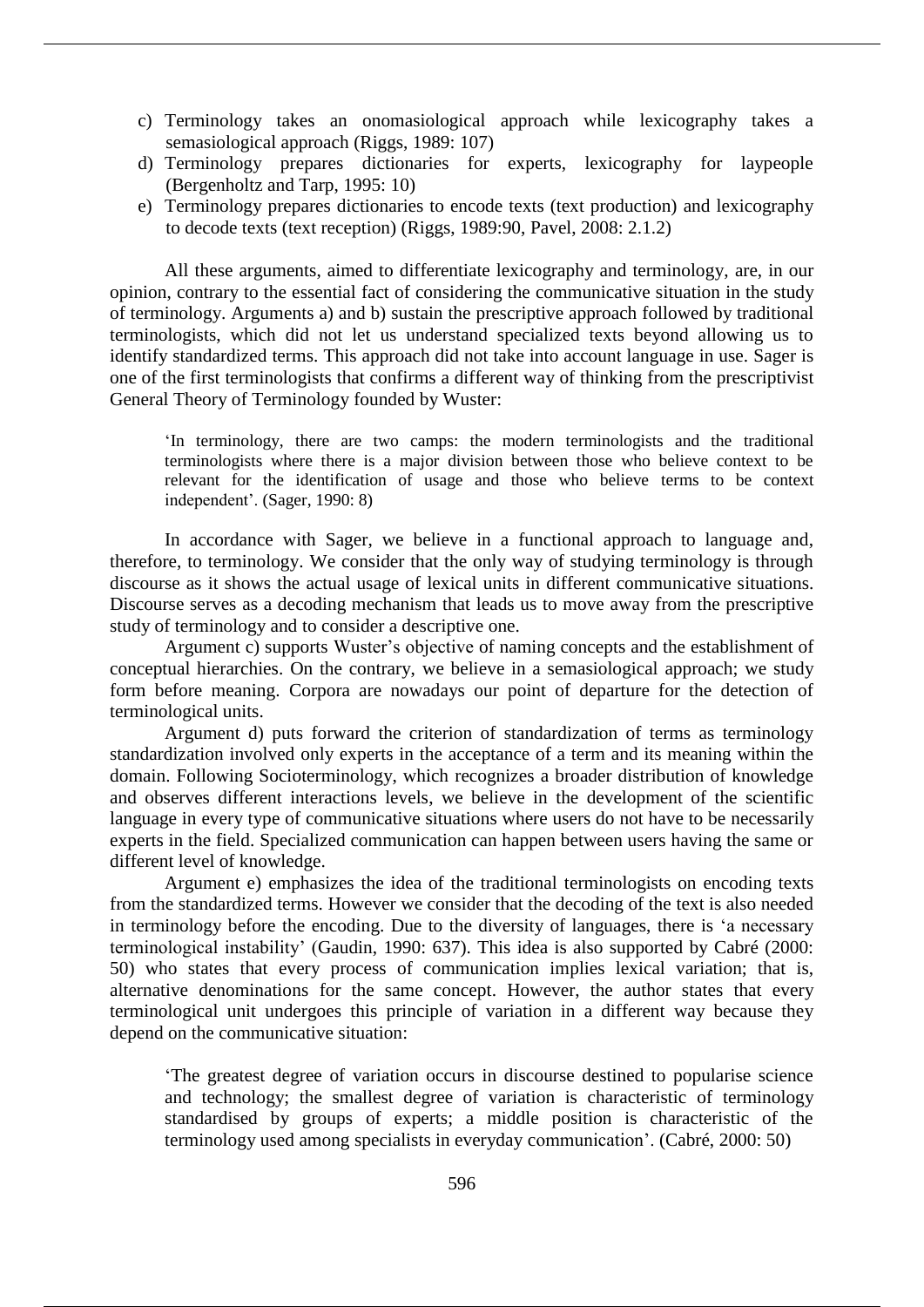The resulting variants of the original terms are lexical units which activate their status as terms when being used in a certain communicative situation. Ciapuscio (2003: 22) considers the close relation between the terminological unit and the text because it is from texts that we can observe terms and the functional, situational and thematic aspects where they are placed.

#### 3. Methodology

This paper is related to a broader terminological variation project on the domain of stem cells. This particular study is limited to samples of variants of terms considered in the project. The specialized corpus used for our purpose has got 500.000 words and it is composed of 481 popularized scientific articles extracted from newspapers, popularized magazines, and health institutions.

The concordance programme used has been *WordSmith Tools 5.0* which has allowed us to see the different terminological variants for the same concept. As a starting point, we have selected terminologised units for a certain concept. Terminologised units have been selected from their inclusion in three specialized glossaries (published in the sites of the International Society for Stem Cell Research and the Harvard Stem Cell Institute, and the journal *Nature)*. The less terminologised units or variants have been identified in concordances through discursive markers placed around the genuine terminological units. All the lexical units, terminologised or less terminologised, considered in this study are noun phrases as units of nominal type are the most frequent in a specialized corpus (Daille et al., 1996: 207).

Daille et al. (1996: 201) defines a variant of a term as 'an utterance which is semantically and conceptually related to an original term'. In this definition, several aspects have been considered as relevant; firstly, *utterance* refers to a linguistic form extracted from a text; secondly, *original term* regards to an original term included in some glossary or thesaurus; and finally, according to the semantic and conceptual relation, the author seems to mean that there is a conceptual equivalence between the original term and the variant. This study focuses on variants which are polilexematic due to the popularized register; the majority of the variants are explanatory.

The identification of polilexematic terminological variants usually involves an effort. In our opinion, this effort is low in the case of variants where only a constituent is replaced; for example, an inexperienced terminologist could recognize *blood stem cell* as a variant for the term *hematopoietic stem cell*, where there is a substitution of the Greek constituent by an English term with same meaning.

However, variants of a polilexematic kind are particularly difficult to identify when one constituent has general-language meaning (Meyer and Mackintosh, 1996: 3). For example, for the term *stem cell* there have been found variants such as *mother cell, dividing cell or primitive cell* which could be overlooked in a text. While *cell* is easily recognized as a scientific term, it is not evident from the compounds that they refer to the concept of the term *stem cell*. However each of the pre-modifier constituents refers to some characteristic of what a *stem cell* is: a cell that divides to produce daughter cells (mother), a cell that can renew itself through cell division (dividing), a cell that is undeveloped yet, therefore it can develop into different cell types (primitive); therefore, the pre-modifiers contribute to the naming of the same concept. Another example is the variant *adult stem cell* for the term *somatic stem cell*. *Somatic* refers to cells in the body (not germ cells, sperm or eggs), so that the pre-modifier *adult* refers to the essence of this kind of stem cell making the UT more comprehensible for a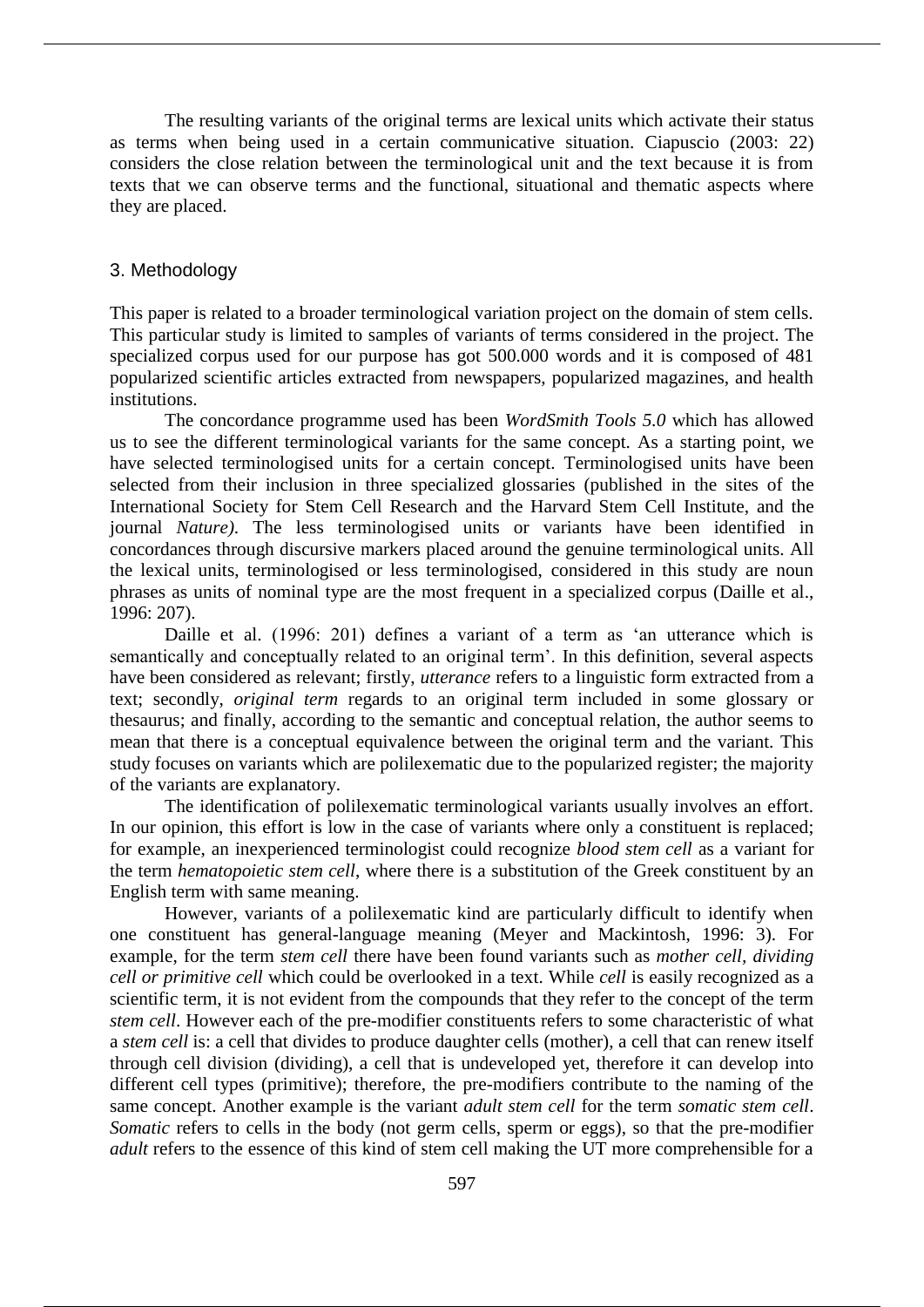non-expert. In order to identify and understand polilexematic lexical units as terminological variants, we need to understand the special sense which joined constituents get in the communicative situation. Popularized discourse seems to contribute to the terminological transparency of variants.

The issue becomes even more difficult when more than one constituent has a generallanguage meaning. For example, we have found variants such as *veritable fountain of youth* for the term *stem cell* or *building blocks of life* for *embryonic stem cell*. These metaphors derive from our general knowledge and present an analogy between an unfamiliar concept and a familiar one. In these examples architectural objects are presented in an allegorical way as its meaning is deeper than in usual metaphors. Both metaphors express some characteristic of the concept however they just provide a very general understanding. To be able to capture their meaning and of course, to be able to use them, the communicative situation and the discourse where they appear should be taken into account more than ever.

We think that polilexematic variants are not less important in specialized communication than standardized terms as users with different levels of knowledge might need or want to read a specialized text. We agree with Sager on his appropriateness criterion 'a purely pragmatic criterion entirely dependent on social norm' (1980: 316) as it is applicable to the variants we have found in the popularized scientific articles. We think that it is the communicative situation represented in a corpus which leads to the appropriateness of variants.

#### 4. Conclusion

Lexicography and terminology are based on similar theoretical foundations. The different criteria are based on pragmatics, which leads to the study of language from a descriptive approach. Therefore, in order to recognize a word or a group of words as a term we need to pay attention to the communicative situations and the discourse where the word appears in order to be able to decide "whether language is behaving terminologically or normally" (Pearson, 1998: 26).

Previous work has demonstrated terminological variation across genres, but how much have been used for compiling dictionaries? Our suggestion for a terminological work of this kind is to build up a corpus with texts that belong to just one text genre because we consider that textual genres are strictly correlated with variations. This way, the variants extracted from texts will belong to a specific communicative situation. Thus, we propose to include variants for each entry (original term) in a specialized dictionary, specifying the genre where each denomination has proved to be used.

#### References

### **A. Dictionaries**

*Glossary of Stem Cell-Related Terms.* International Society for Stem Cell Research. Available at: http://www.isscr.org/Glossary\_of\_Stem\_Cell\_Related\_Terms.htm *Glossary of Stem Cells.* Harvard Stem Cell Institute. Available at: http://www.hsci.harvard.edu/glossary **Smith, A. 2006.** 'A Glossary for Stem-Cell Biology.' *Nature* 441: 1059–1102.